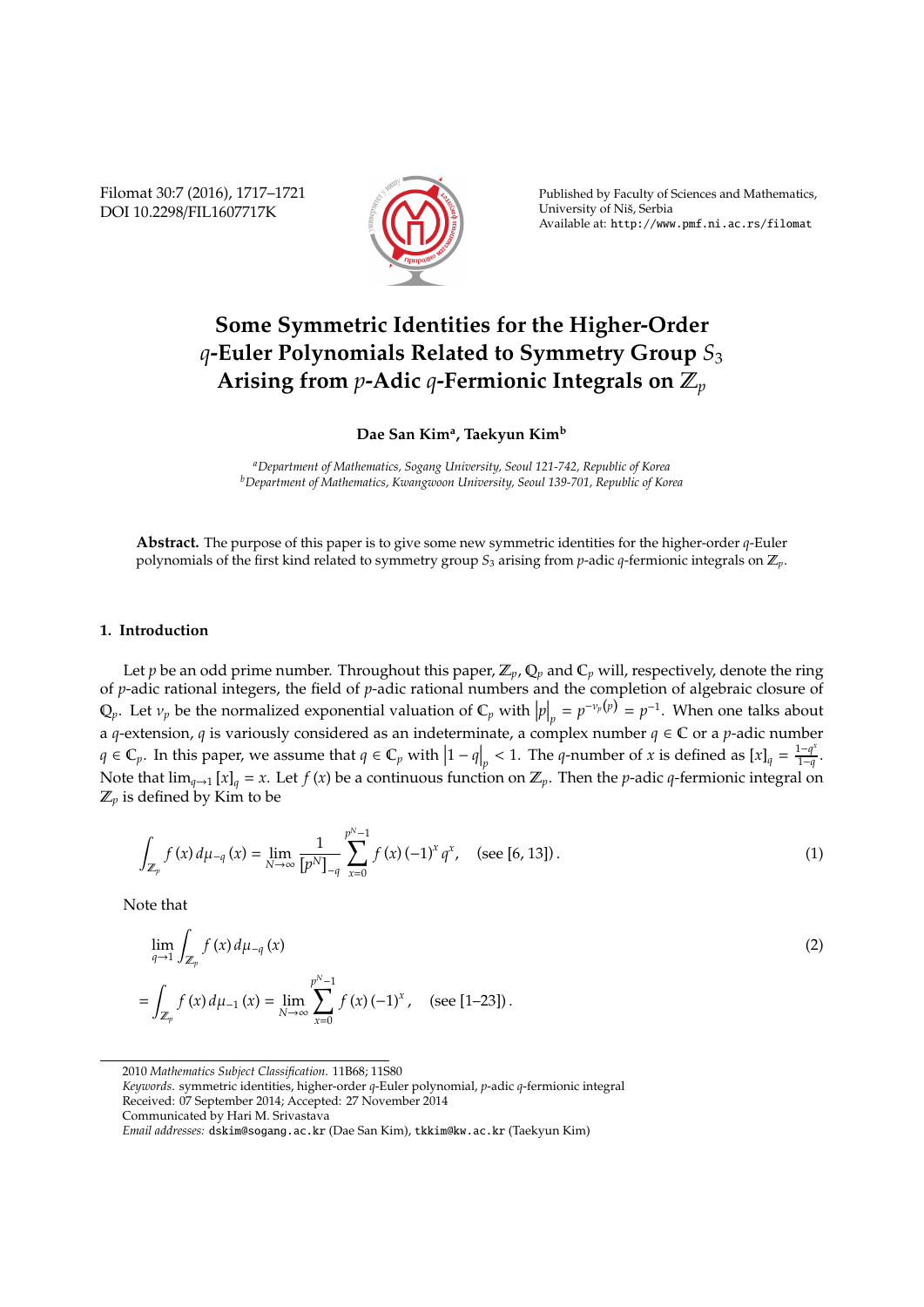As is well known, the higher-order Euler polynomials are defined by

$$
\left(\frac{2}{e^t+1}\right)^r e^{xt} = \sum_{n=0}^{\infty} E_n^{(r)}(x) \frac{t^n}{n!}, \quad (r \in \mathbb{N}).
$$
\n(3)

Thus, by (2) and (3), we get

$$
\int_{\mathbb{Z}_p} \cdots \int_{\mathbb{Z}_p} e^{(x+x_1+\cdots+x_r)t} d\mu_{-1}(x_1) \cdots d\mu_{-1}(x_r)
$$
\n
$$
= \left(\frac{2}{e^t+1}\right)^r e^{xt} = \sum_{n=0}^{\infty} E_n^{(r)}(x) \frac{t^n}{n!}, \quad \text{(see [1-23]).}
$$
\n(4)

From (4), we have

$$
\int_{\mathbb{Z}_p} \cdots \int_{\mathbb{Z}_p} \left( x + x_1 + \cdots + x_r \right)^n d\mu_{-1} \left( x_1 \right) \cdots d\mu_{-1} \left( x_r \right) = E_n^{(r)}(x), \quad (n \ge 0).
$$
\n(5)

In view of (5), we consider the higher-order *q*-Euler polynomials which are given by the *p*-adic *q*fermionic integral on Z*<sup>p</sup>*

$$
\int_{\mathbb{Z}_p} \cdots \int_{\mathbb{Z}_p} e^{[x+x_1+\cdots+x_r]_q t} d\mu_{-q}(x_1) \cdots d\mu_{-q}(x_r)
$$
\n
$$
= \sum_{n=0}^{\infty} E_{n,q}^{(r)}(x) \frac{t^n}{n!}.
$$
\n(6)

Thus, by (6), we get

$$
\int_{\mathbb{Z}_p} \cdots \int_{\mathbb{Z}_p} \left[ x + x_1 + \cdots + x_r \right]_q^n d\mu_{-q}(x_1) \cdots d\mu_{-q}(x_r) = E_{n,q}^{(r)}(x), \quad (n \ge 0).
$$
\n(7)

From (7), we have

$$
E_{n,q}^{(r)}(x) = \frac{[2]_q^r}{(1-q)^n} \sum_{l=0}^n {n \choose l} (-1)^l q^{lx} \left(\frac{1}{1+q^{l+1}}\right)^r = [2]_q^r \sum_{m=0}^\infty {r+m-1 \choose m} (-1)^m q^m [m+x]_q^n.
$$
 (8)

By (8), we see that the generating function of  $E_{n,q}^{(r)}(x)$  is given by

$$
\sum_{n=0}^{\infty} E_{n,q}^{(r)}(x) \frac{t^n}{n!} = [2]_q^r \sum_{m=0}^{\infty} {r+m-1 \choose m} (-1)^m q^m e^{[m+x]_q t}.
$$
\n(9)

From (9), we note that  $\lim_{q \to 1} E_{n,q}^{(r)}(x) = E_n^{(r)}(x)$ .

The purpose of this paper is to give some new symmetric identities for the higher-order *q*-Euler polynomials related to symmetric group *S*<sup>3</sup> arising from *p*-adic *q*-fermionic integrals on Z*p*.

Recently, several researchers have studied the *q*-extension of Euler polynomials in the various areas (see  $[1-23]$ .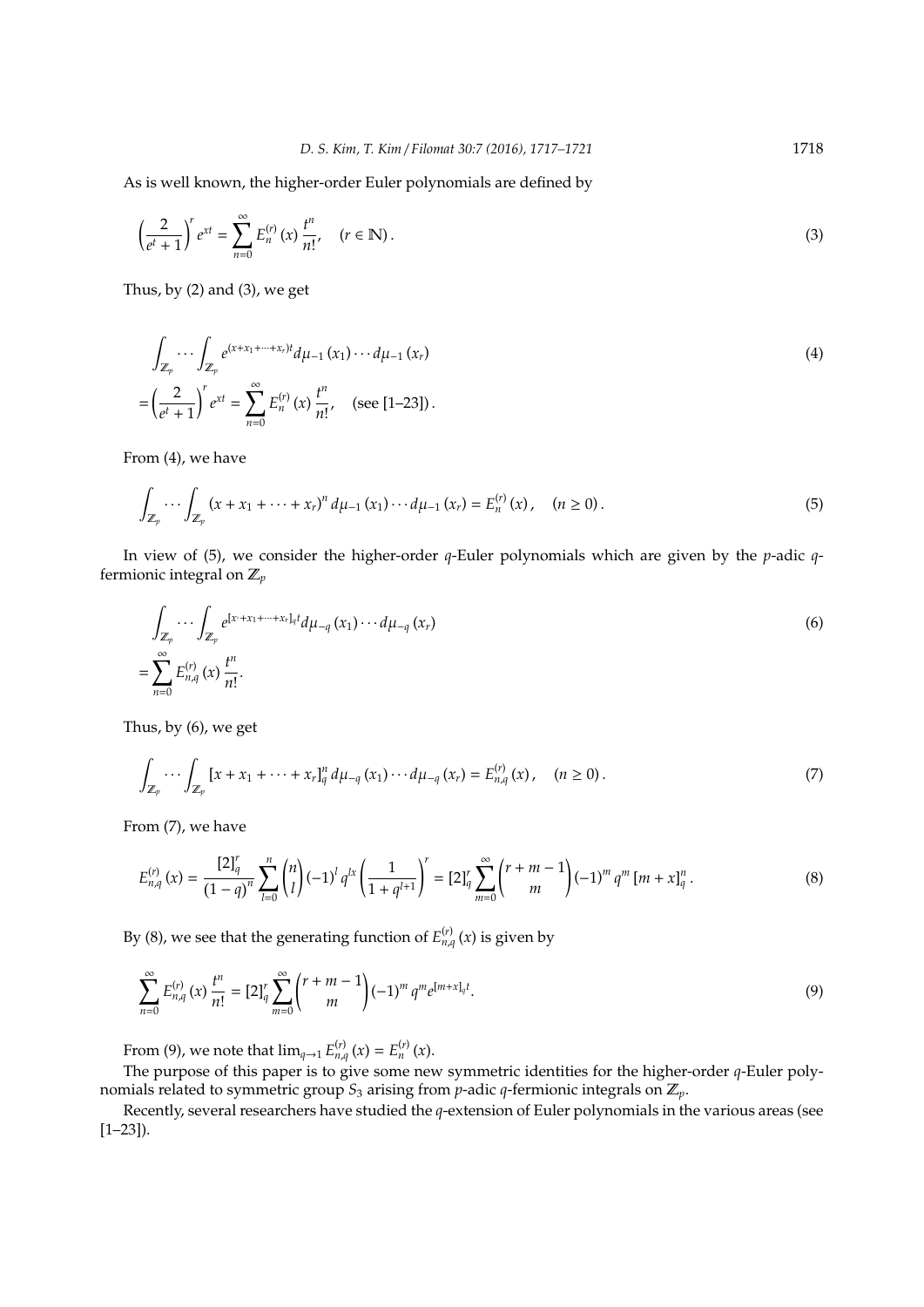## **2. Some Identities for Higher-Order** *q***-Euler Polynomials**

Let  $w_1, w_2, w_3$  be odd natural numbers. Then we observe that

$$
\int_{\mathbb{Z}_p} \cdots \int_{\mathbb{Z}_p} e^{\left[w_1 w_2 w_3 x + w_2 w_3 \sum_{l=1}^r x_l + w_1 w_3 \sum_{l=1}^r i_l + w_1 w_2 \sum_{l=1}^r j_l\right]_q} t} d\mu_{-q^{w_2 w_3}}(x_1) \cdots d\mu_{-q^{w_2 w_3}}(x_r)
$$
\n
$$
= \lim_{N \to \infty} \left( \frac{1}{\left[w_1 p^N\right]_{-q^{w_2 w_3}}}\right)^r \sum_{k_1, \dots, k_r = 0}^{w_1 - 1} \sum_{x_1, \dots, x_r = 0}^{p^N - 1} e^{\left[w_2 w_3 \sum_{l=1}^r (k_l + w_1 x_l) + w_1 w_3 \sum_{l=1}^r i_l + w_1 w_2 \sum_{l=1}^r j_l + w_1 w_2 w_3 x\right]_q t}
$$
\n
$$
\times q^{w_2 w_3 \sum_{l=1}^r (k_l + w_1 x_l)} (-1)^{\sum_{l=1}^r (k_l + x_l)}.
$$
\n(10)

By (10), we get

$$
\left(\frac{[2]_q}{[2]_{q^{w_2w_3}}}\right)^r \sum_{i_1,\dots,i_r=0}^{w_2-1} \sum_{j_1,\dots,j_r=0}^{w_3-1} (-1)^{\sum_{l=1}^r (i_l+j_l)} q^{w_1w_3 \sum_{l=1}^r i_l + w_1w_2 \sum_{l=1}^r j_l}
$$
\n
$$
\times \int_{\mathbb{Z}_p} \cdots \int_{\mathbb{Z}_p} e^{\left[w_2w_3 \sum_{l=1}^r x_l + w_1w_2w_3x + w_1w_3 \sum_{l=1}^r i_l + w_1w_2 \sum_{l=1}^r j_l\right]_q t} d\mu_{-q^{w_2w_3}}(x_1) \cdots d\mu_{-q^{w_2w_3}}(x_r)
$$
\n
$$
= \lim_{N \to \infty} \frac{1}{[w_1w_2w_3p^N]_{-q}^r} \sum_{i_1,\dots,i_r=0}^{w_2-1} \sum_{j_1,\dots,j_r=0}^{w_3-1} \sum_{k_1,\dots,k_r=0}^{w_1-1} \sum_{x_1,\dots,x_r=0}^{p^N-1} q^{w_2w_3 \sum_{l=1}^r k_l + w_1w_3 \sum_{l=0}^r i_l + w_1w_2 \sum_{l=1}^r j_l}
$$
\n
$$
\times (-1)^{\sum_{l=1}^r (i_l+j_l+k_l)} (-1)^{\sum_{l=1}^r x_l} q^{w_1w_2w_3 \sum_{l=1}^r x_l} e^{\left[w_2w_3 \sum_{k=1}^r k_l + w_1w_3 \sum_{l=1}^r i_l + w_1w_2 \sum_{l=1}^r j_l + w_1w_2w_3(x+x_l)\right]_q t}.
$$
\n(11)

As this expression is invariant under any permutation  $w_1$ ,  $w_2$ ,  $w_3$ , we have the following theorem.

**Theorem 2.1.** Let  $w_1, w_2, w_3$  be odd natural numbers. Then the following expressions

$$
\begin{split}\n&\left(\frac{[2]_q}{[2]_{q^{w_{\sigma(2)}w_{\sigma(3)}}}}\right)^r \sum_{i_1,\dots,i_r=0}^{w_{\sigma(2)}-1} \sum_{j_1,\dots,j_r=0}^{w_{\sigma(3)}-1} (-1)^{\sum_{l=1}^r (i_l+j_l)} q^{w_{\sigma(1)}w_{\sigma(3)}\sum_{l=1}^r i_l \\
&\times q^{w_{\sigma(1)}w_{\sigma(2)}\sum_{l=1}^r j_l} \\
&\times \int_{\mathbb{Z}_p} \cdots \int_{\mathbb{Z}_p} e^{\left[w_{\sigma(2)}w_{\sigma(3)}\sum_{l=1}^r x_l + w_{\sigma(1)}w_{\sigma(2)}w_{\sigma(3)}x + w_{\sigma(1)}w_{\sigma(3)}\sum_{l=1}^r i_l + w_{\sigma(1)}w_{\sigma(2)}\sum_{l=1}^r j_l\right]_q} \\
&\times d\mu_{-q^{w_{\sigma(2)}w_{\sigma(3)}}(x_1)\cdots d\mu_{-q^{w_{\sigma(2)}w_{\sigma(3)}}(x_r)\n\end{split}
$$

*are the same for any*  $\sigma \in S_3$ *.* 

Now we observe that

$$
\int_{\mathbb{Z}_p} \cdots \int_{\mathbb{Z}_p} e^{\left[w_2 w_3 \sum_{l=1}^r x_l + w_1 w_2 w_3 x + w_1 w_3 \sum_{l=1}^r i_l + w_1 w_2 \sum_{l=1}^r j_l\right]_q^t} d\mu_{-q^{w_2 w_3}}(x_1) \cdots d\mu_{-q^{w_2 w_3}}(x_r)
$$
\n
$$
= \sum_{n=0}^{\infty} \left[w_2 w_3\right]_q^n \int_{\mathbb{Z}_p} \cdots \int_{\mathbb{Z}_p} \left[\sum_{l=1}^r x_l + w_1 x + \frac{w_1}{w_2} \sum_{l=1}^r i_l + \frac{w_1}{w_3} \sum_{l=1}^r j_l\right]_{q^{w_2 w_3}}^n
$$
\n
$$
\times d\mu_{-q^{w_2 w_3}}(x_1) \cdots d\mu_{-q^{w_2 w_3}}(x_r) \frac{t^n}{n!}
$$
\n
$$
= \sum_{n=0}^{\infty} \left[w_2 w_3\right]_q^n E_{n,q^{w_2 w_3}}^{(r)} \left(w_1 x + \frac{w_1}{w_2} \sum_{l=1}^r i_l + \frac{w_1}{w_3} \sum_{l=1}^r j_l\right) \frac{t^n}{n!}.
$$
\n(12)

Therefore, by Theorem 2.1 and (12), we obtain the following theorem.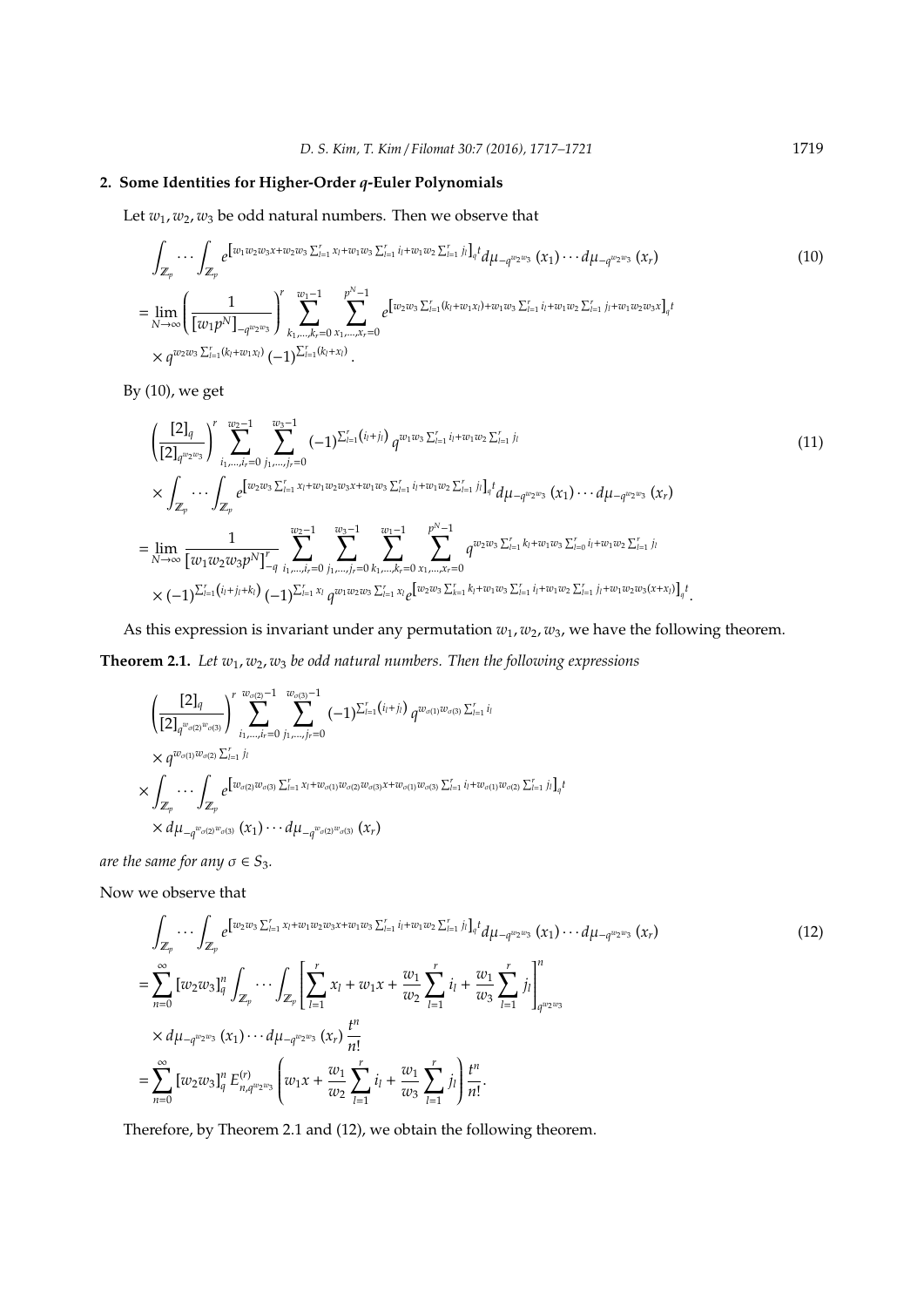**Theorem 2.2.** *For*  $w_1, w_2, w_3 \in \mathbb{N}$  *with*  $w_1 \equiv 1 \pmod{2}$ ,  $w_2 \equiv 1 \pmod{2}$ ,  $w_3 \equiv 1 \pmod{2}$  and  $n \in \mathbb{N} \cup \{0\}$ , the *following expressions*

$$
\begin{split} & \quad \left(\frac{[2]_q}{[2]_{q^{w_{\sigma(2)}w_{\sigma(3)}}}}\right)^r \left[w_{\sigma(2)}w_{\sigma(3)}\right]_{q}^n \sum_{i_1,\ldots,i_r=0}^{w_{\sigma(2)}-1} \sum_{j_1,\ldots,j_r=0}^{w_{\sigma(3)}-1} (-1)^{\sum_{l=1}^r \left(i_1+j_l\right)} q^{w_{\sigma(1)}w_{\sigma(3)}\sum_{l=1}^r i_l + w_{\sigma(1)}w_{\sigma(2)}\sum_{l=1}^r j_l\\ \times E^{(r)}_{n,q^{w_{\sigma(2)}w_{\sigma(3)}}} \left(w_{\sigma(1)}x + \frac{w_{\sigma(1)}}{w_{\sigma(2)}}\sum_{l=1}^r i_l + \frac{w_{\sigma(1)}}{w_{\sigma(3)}}\sum_{l=1}^r j_l \right) \end{split}
$$

*are the same for any*  $\sigma \in S_3$ *.* 

It is easy to show that

$$
\left[\sum_{l=1}^{r} x_{l} + w_{1}x + \frac{w_{1}}{w_{2}} \sum_{l=1}^{r} i_{l} + \frac{w_{1}}{w_{3}} \sum_{l=1}^{r} j_{l}\right]_{q^{w_{2}w_{3}}} \n= \frac{[w_{1}]_{q}}{[w_{2}w_{3}]_{q}} \left[w_{3} \sum_{l=1}^{r} i_{l} + w_{2} \sum_{l=1}^{r} j_{l}\right]_{q^{w_{1}}} + q^{w_{1}w_{3} \sum_{l=1}^{r} i_{l} + w_{1}w_{2} \sum_{l=1}^{r} j_{l}} \left[\sum_{l=1}^{r} x_{l} + w_{1}x\right]_{q^{w_{2}w_{3}}}.
$$
\n(13)

Thus, by (13), we get

$$
\int_{\mathbb{Z}_p} \cdots \int_{\mathbb{Z}_p} \left[ \sum_{l=1}^r x_l + w_1 x + \frac{w_1}{w_2} \sum_{l=1}^r i_l + \frac{w_1}{w_3} \sum_{l=1}^r j_l \right]_{q^{w_2 w_3}}^n d\mu_{-q^{w_2 w_3}}(x_1) \cdots d\mu_{-q^{w_2 w_3}}(x_r) \n= \sum_{k=0}^n {n \choose k} \left( \frac{[w_1]_q}{[w_2 w_3]_q} \right)^{n-k} \left[ w_3 \sum_{l=1}^r i_l + w_2 \sum_{l=1}^r j_l \right]_{q^{w_1}}^{n-k} q^{k \left( w_1 w_3 \sum_{l=1}^r i_l + w_1 w_2 \sum_{l=1}^r j_l \right)} E_{k, q^{w_2 w_3}}^{(r)}(w_1 x).
$$
\n(14)

From (12), Theorem 2.2 and (14), we have

$$
\left(\frac{[2]_q}{[2]_{q^{w_2w_3}}}\right)^r [w_2w_3]_q^n \sum_{i_1,\dots,i_r=0}^{w_2-1} \sum_{j_1,\dots,j_r=0}^{w_3-1} (-1)^{\sum_{i=1}^r (i_i+j_i)} q^{w_1w_3 \sum_{l=1}^r i_l + w_1w_2 \sum_{l=1}^r j_l}
$$
\n
$$
\times \int_{\mathbb{Z}_p} \cdots \int_{\mathbb{Z}_p} \left[ \sum_{l=1}^r x_l + w_1x + \frac{w_1}{w_2} \sum_{l=1}^r i_l + \frac{w_1}{w_3} \sum_{l=1}^r j_l \right]_{q^{w_2w_3}}^n d\mu_{-q^{w_2w_3}}(x_1) \cdots d\mu_{-q^{w_2w_3}}(x_r)
$$
\n
$$
= \left(\frac{[2]_q}{[2]_{q^{w_2w_3}}}\right)^r \sum_{k=0}^n {n \choose k} [w_2w_3]_q^k [w_1]_q^{n-k} E_{k,q^{w_2w_3}}^{(r)} (w_1x)
$$
\n
$$
\times \sum_{i_1,\dots,i_r=0}^{w_2-1} \sum_{j_1,\dots,j_r=0}^{w_3-1} (-1)^{\sum_{l=1}^r (i_l+j_l)} q^{(w_1w_3 \sum_{l=1}^r i_l + w_1w_2 \sum_{l=1}^r j_l)} (w_3 \sum_{l=1}^r i_l + w_2 \sum_{l=1}^r j_l \right]_{q^{w_1}}^{n-k}
$$
\n
$$
= \left(\frac{[2]_q}{[2]_{q^{w_2w_3}}}\right)^r \sum_{k=0}^n {n \choose k} [w_2w_3]_q^k [w_1]_q^{n-k} E_{k,q^{w_2w_3}}^{(r)} (w_1x) \widetilde{T}_{n,q^{w_1}}^{(r)} (w_2, w_3]_k,
$$
\n(211)

where

$$
\widetilde{T}_{n,q}^{(r)}(w_1, w_2|k) = \sum_{i_1, \ldots, i_r=0}^{w_1-1} \sum_{j_1, \ldots, j_r=0}^{w_2-1} q^{(k+1)(w_2 \sum_{l=1}^r i_l + w_1 \sum_{l=1}^r j_l)} (-1)^{\sum_{l=1}^r (i_l + j_l)} \left[ w_2 \sum_{l=1}^r i_l + w_1 \sum_{l=1}^r j_l \right]_q^{n-k}.
$$
\n(16)

As this expression is invariant under any permutation of  $w_1$ ,  $w_2$ ,  $w_3$ , we have the following theorem.